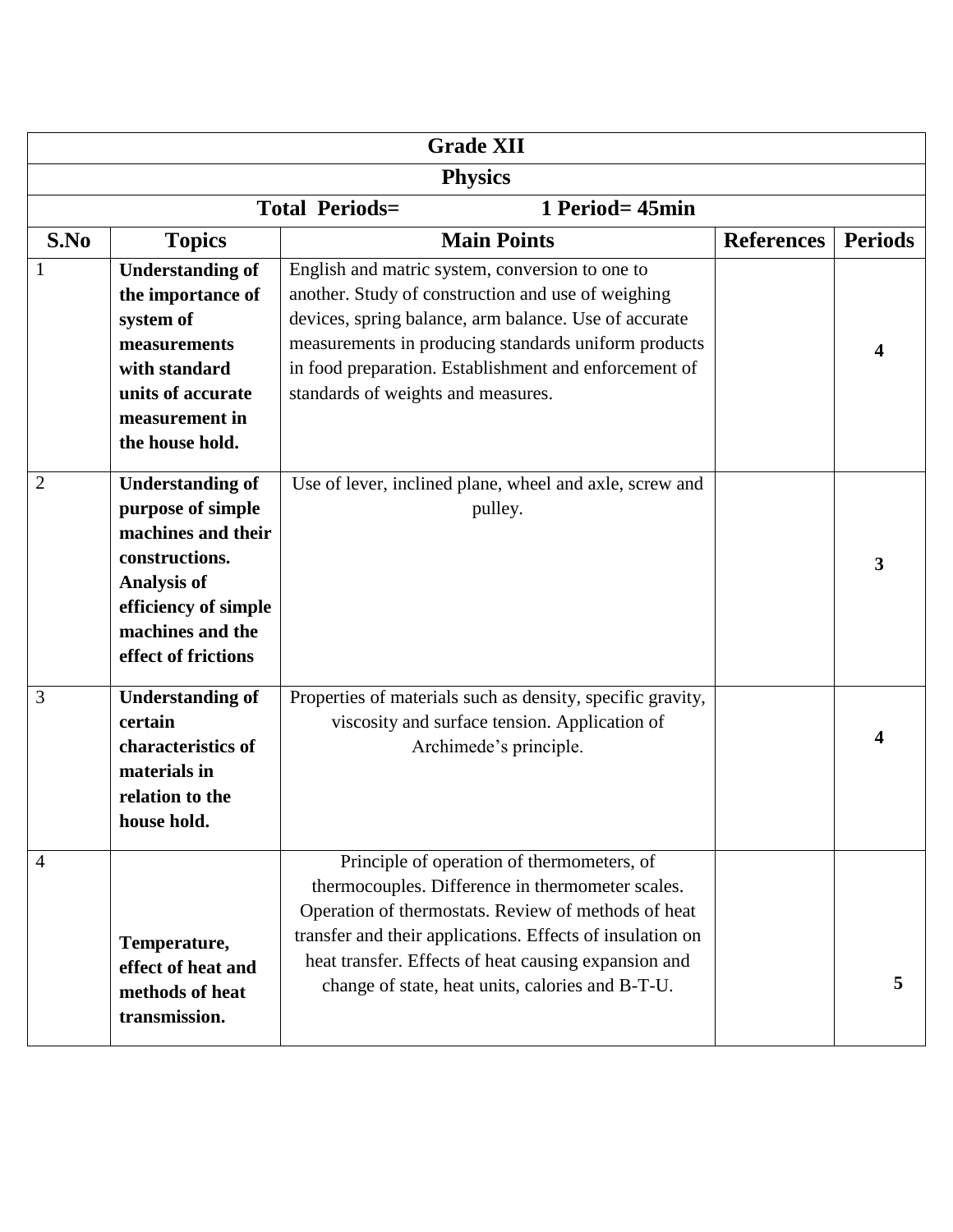| 5 | <b>Basic principle of</b> | Nature of electricity and of an electric current. Theories |   |
|---|---------------------------|------------------------------------------------------------|---|
|   | electricity and           | of magnetism and insulators. Meaning of amperes,           |   |
|   | magnetism.                | watts, ohms, volts. Ohm's law. Generation of electric      |   |
|   |                           | current. Alternating and direct current. Use of            |   |
|   |                           | transformers. Value of fuses or circuit breakers. Use of   |   |
|   |                           | electricity in the home. Principle of dynamo and motor.    |   |
|   |                           | Measurement of electricity in the home; amount of          |   |
|   |                           | electricity requires to operate household appliances.      | 5 |
|   |                           |                                                            |   |
| 6 |                           | Properties of light waves. Laws of reflection and          |   |
|   | Light, color, sound       | refraction. Different types of electric<br>lights.         |   |
|   |                           | Measurement of illumination. Different lenses and their    | 5 |
|   |                           | uses. The spectrum, transmission of sound, providing       |   |
|   |                           | good quality light in the home – Natural and artificial.   |   |
|   |                           | Amount of light required for certain kind of tasks.        |   |
|   |                           |                                                            |   |
|   |                           |                                                            |   |

## **BOOKS RECOMMENDED**

- 1. Household Physics By Madalyn Avery ,The MacMillan Co. New York.
- 2. A Brief Course in Physics By Lester T. Earls For Home Economics Students.Prentice Hall Inc, New York